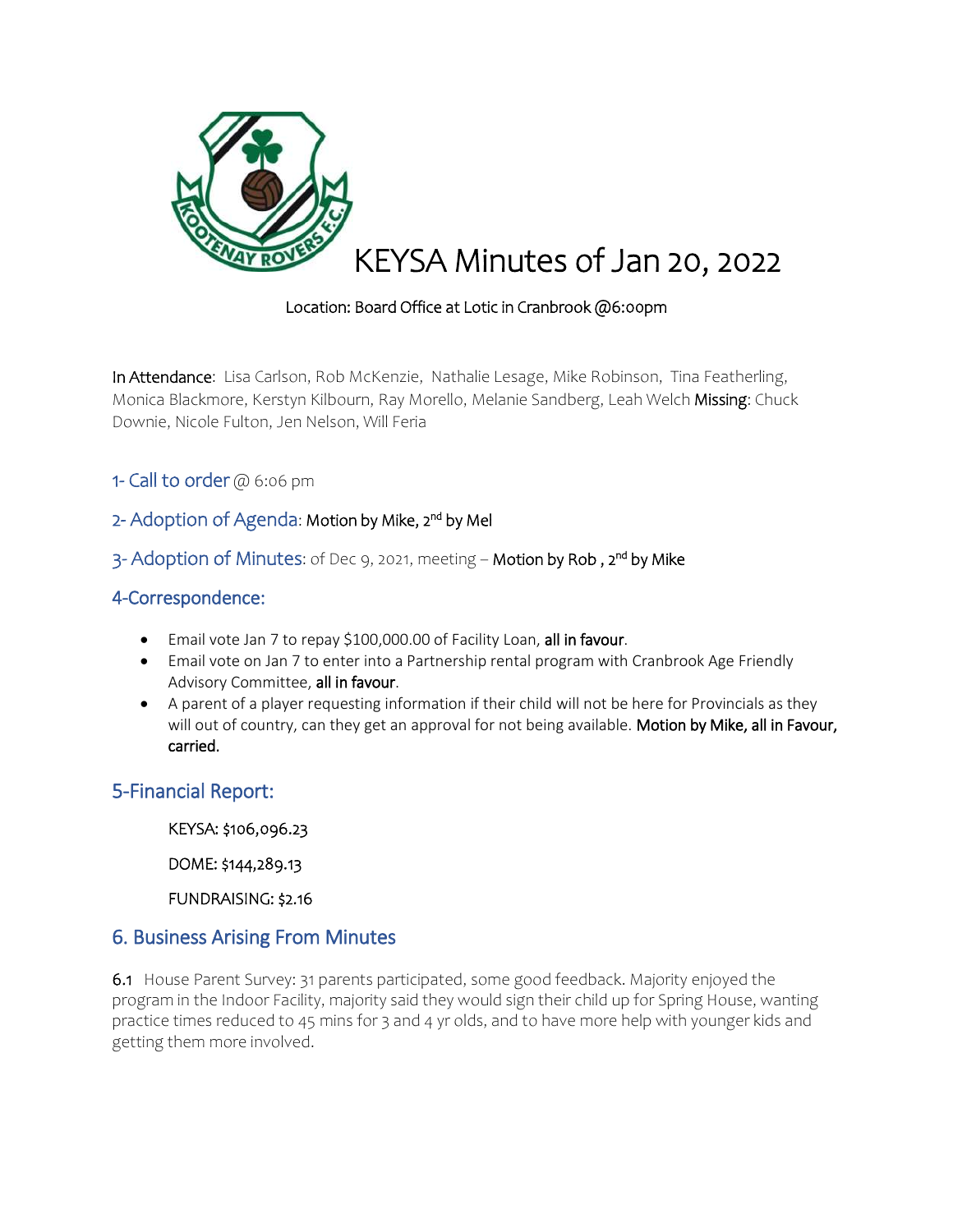# 7- New Business

7.1 – Vote in revised Budget for Indoor Facility, Motion by Rob, 2<sup>nd</sup> by Mike.

7.2 – Sponsorship Plan and Rollout: For all Board Members to visit some business's and get 2 sign sponsorships each for the Indoor Facility. The Sponsorships sign will be a year in the Indoor Facility, and they own the sign to renew every year or to take their sign. Working with Cranbrook Signs. Planning on having an in person or virtual 50/50 draw. Looking into a gaming License.

7.3 – Review of Strategic Plan and move back a year to start process. Move (slide 9) wind up banquet to next year, (slide 10) Community Support move back a year. Work on Board Member transitions, form a committee to help with that board transitions so when new board members come on they have a better understanding of what their responsibilities are. All in Favour.

7.4 – Admin performance review: doing a good job, raise to \$24 and hired on for another year contract. Motion to Accept Mike, 2<sup>nd</sup> Rob, all in Favour.

# 8. COMMITTEE REPORTS

**8.1** Chair Report **–** On board updates

8.2 Vice Chair/Indoor Facility Report - on board updates

8.3 Rep/Dev Report – Nothing to report, start of season is off to a good start

- 8.4. House Report Nothing to report, looking to hire a photographer for Outdoor season
- 8.5. Equipment Report Nothing to report Ray to go over equipment to see what we need

8.6. Lining/Concession Report - Nothing to report

8.7. Sponsorship Report – some signs in dome, looking for more sponsors and Board members to help with 2 sign sponsors each

8.8. Sam Steele Report – Nothing to report

8.9. PR Report – Nothing to report

8.10. Porgram Developer Report - nothing to report

8.11. Inaria/uniform report - nothing to report

- 8.12. Administration Report on board updates
- 8.13. Technical Director Report -on board updates

#### 9. Board Inquiries –None

## 10. Next Meeting Date: Feb 22, 2022 @ 6:30pm at : Lotic board room

11. Motion to Adjourn : Motion by Mike, carried.